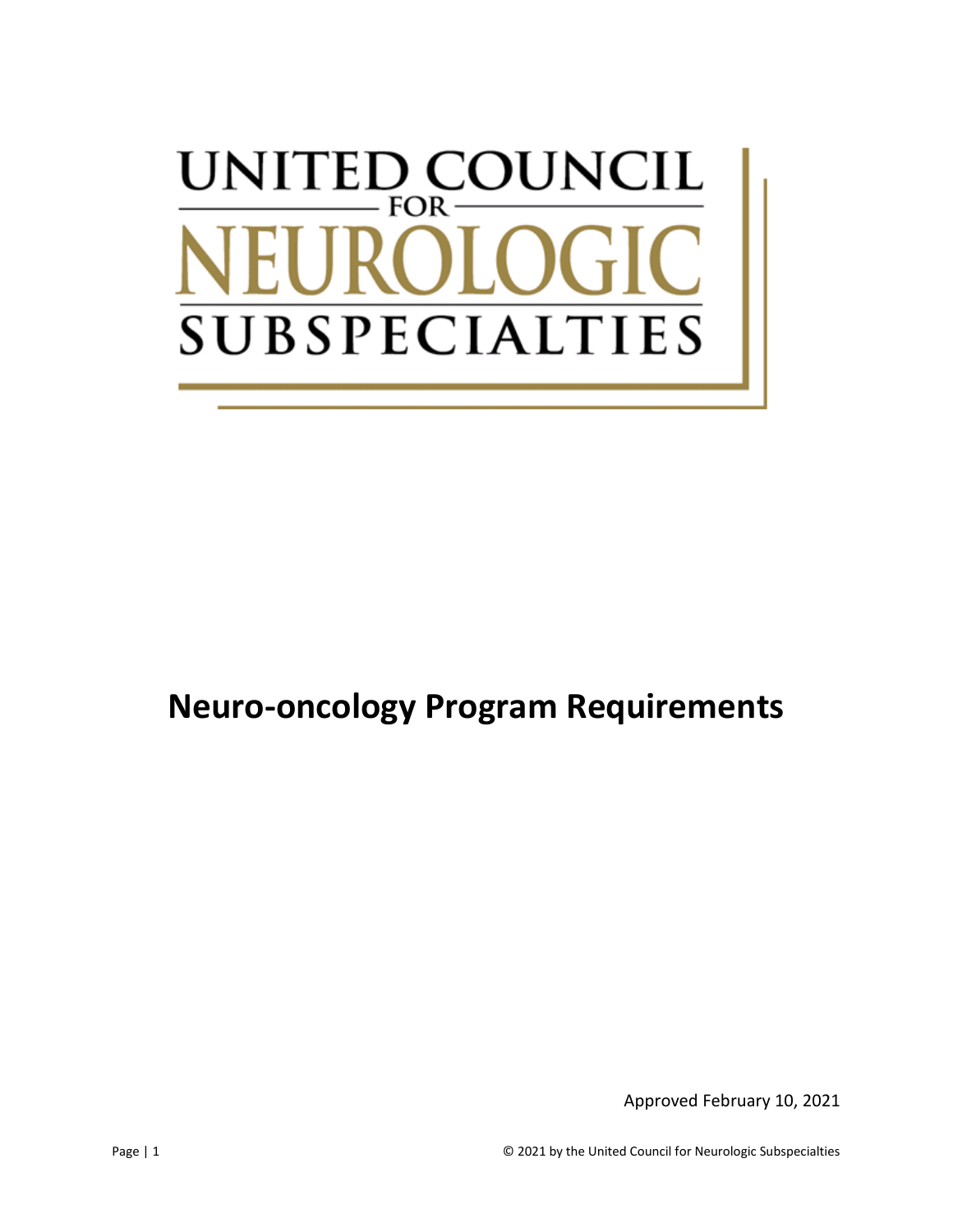#### **Neuro-oncology Program Requirements**

The common program requirements are standards required of accredited programs in all UCNS subspecialties. They are shown in **bold** typeface below. Requirements in regular typeface are defined by each subspecialty.

#### **I. Introduction**

A. Neuro-oncology is a subspecialty that involves the neurological, medical, surgical, and oncologic management of patients with primary or metastatic central and peripheral nervous system neoplasms and any other disorders or complications affecting the nervous system that result directly or indirectly from nervous system or systemic neoplasm or from related treatment.

#### **B. Purpose of the Training Program**

- **1. The purpose of the training program is to prepare the physician for independent practice in** Neuro-oncology**. This training must be based on supervised clinical work with increasing patient care responsibilities and transition to independent practice over the course of the training program.**
- **2. The program must require its fellows to obtain competencies in the six core competency areas defined by the Accreditation Council for Graduate Medical Education (ACGME). It is the responsibility of the program to provide precise definitions of specific knowledge, skills, and behaviors, as well as educational opportunities in which the fellow must demonstrate competence in those areas. The program's curricular goals and objectives must correlate to the appropriate ACGME Core Competencies and global learning objectives.**
- C. The primary purposes of this document are: 1) to define a common set of minimum training and core content requirements for Neuro-oncology fellows within Neurooncology fellowship programs, and 2) to define the minimum necessary training program elements, program director and faculty qualifications and composition, and other resources that are required of programs involved in the comprehensive advanced training of neuro-oncologists.

### **II. Institutional Support**

**There are three types of institutions that may comprise a program: 1) the sponsoring institution, which assumes ultimate responsibility for the program and is required of all programs, 2) the primary institution, which is the primary clinical training site and may or may not be the sponsoring institution, and 3) the participating institution, which provides required experience that cannot be obtained at the primary or sponsoring institutions.**

- **A. Sponsoring Institution**
	- **1. The sponsoring institution must be accredited by the ACGME or Canadian Excellence in Residency Accreditation (CanERA) formerly the Royal College of Physicians and Surgeons of Canada (RCPSC) and meet the current ACGME Institutional Requirements or CanERA General Standards of Accreditation for Institutions with Residency Programs. This responsibility extends to fellow assignments at all primary and participating institutions. The sponsoring institution must be appropriately organized for the conduct of graduate medical**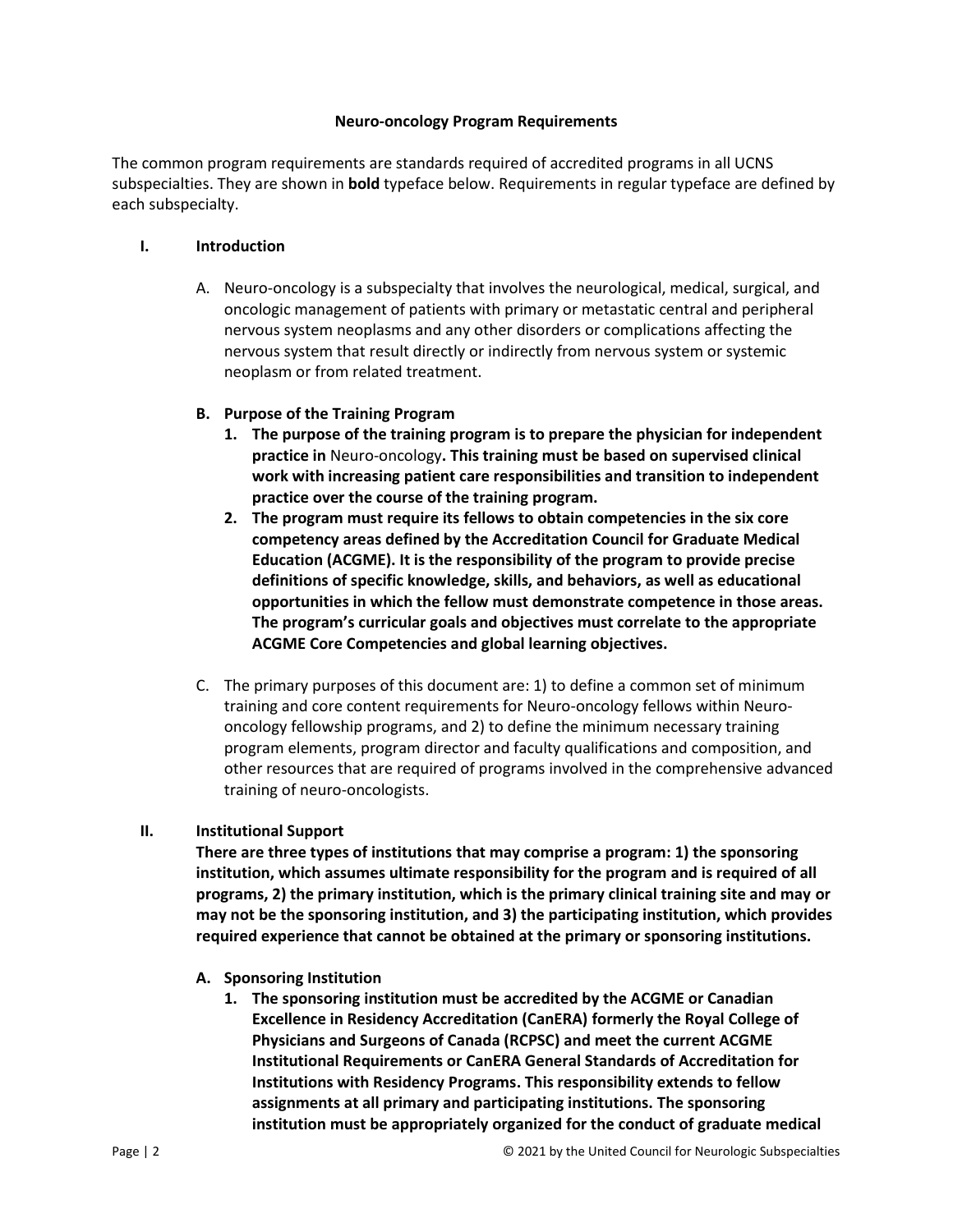**education (GME) in a scholarly environment and must be committed to excellence in both medical education and patient care.**

- **2. A letter demonstrating the sponsoring institution's responsibility for the program must be submitted. The letter must:**
	- **a. confirm sponsorship and oversight of the training program's GME activities,**
	- **b. state the sponsoring institution's commitment to training and education, which includes the resources provided by the sponsoring institution, the primary institution, and/or the departments that support the program director's fulfillment of his or her duties as described in these program requirements, and**
	- **c. be signed by the designated institution official of the institution as defined by ACGME or postgraduate dean as defined by CanERA.**
- **3. Institutional support and oversight are further demonstrated by the required designated institution official/postgraduate dean signature on all program accreditation and reaccreditation applications and annual report submissions.**
- **B. Primary Institution**
	- **1. Assignments at the primary institution must be of sufficient duration to ensure a quality educational experience and must provide sufficient opportunity for continuity of care. The primary institution must demonstrate the ability to promote the overall program goals and support educational and peer activities.**
	- **2. A letter from the appropriate department chair(s) at the primary institution must be submitted. The letter must:**
		- **a. confirm the relationship of the primary institution to the program,**
		- **b. state the primary institution's commitment to training and education, and**
		- **c. list specific activities that will be undertaken, supported, and supervised at the primary institution.**
- **C. Participating Institutions**
	- **1. Assignments to participating institutions must be based on a clear educational rationale, must have clearly stated learning objectives and activities, and should provide resources not otherwise available to the program. When multiple participating institutions are used, there should be assurance of the continuity of the educational experience.**
	- **2. Assignments at participating institutions must be of sufficient duration** (e.g., at least two weeks) **to ensure a quality educational experience and should provide sufficient opportunity for continuity of care. All participating institutions must demonstrate the ability to promote the overall program goals and support educational and peer activities.**
	- **3. If a participating institution is used, a participating institution letter must be submitted. The letter must:**
		- **a. confirm the relationship of the participating institution to the program,**
		- **b. state the participating institution's commitment to training and education,**
		- **c. list specific activities that will be undertaken, supported, and supervised at the participating institution, and**
		- **d. be signed by the appropriate official, e.g., department chair or medical director of the participating institution.**
	- 4. Participating institutions must provide the program director with adequate protection of time necessary to carry out the duties and responsibilities of this role.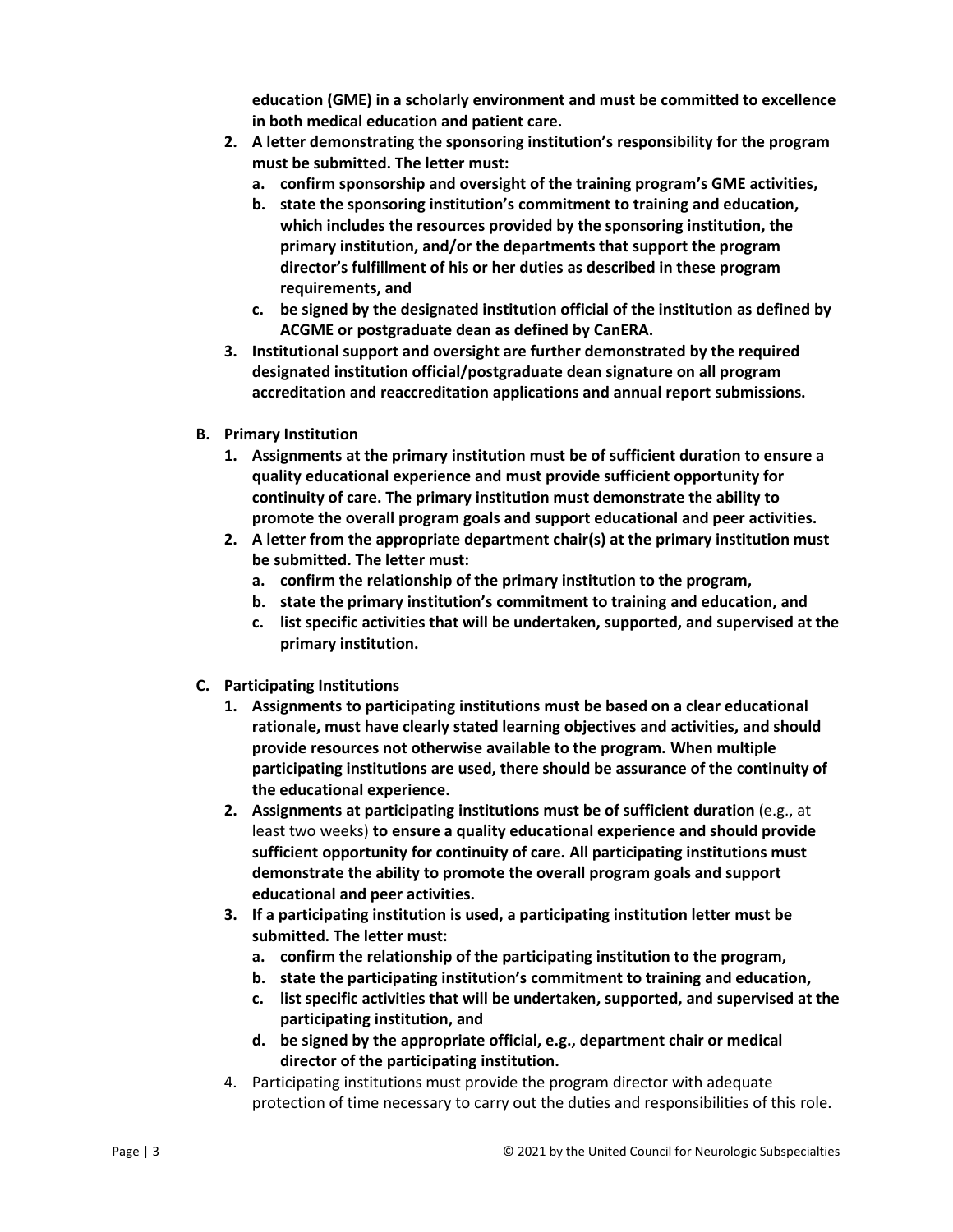#### **III. Facilities and Resources**

- **A. Each program must demonstrate that it possesses the facilities and resources necessary to support a quality educational experience.**
	- **1. Additional professional, technical, and administrative personnel must be provided to adequately support the fellowship training program in attaining its educational and administrative goals.**
	- **2. In programs not situated in a department of neurology, evidence must be provided that demonstrates fellows have access to neurological services** in Neurooncology.
	- 3. The institution must provide the fellows with a suitable working environment and demonstrable access to administrative support, typical office equipment and supplies, and education and library resources.
	- 4. Fellows are expected to have a balance of out- and in-patient experience reflective in time allotment and content of a Neuro-oncology practice. This includes a reasonable number of patients to ensure an appropriate experience with the majority of types of patient disorders encountered in a typical Neuro-oncology practice.

### **IV. Faculty and Personnel**

**The faculty of accredited programs consists of: 1) the program director, 2) core faculty, and 3) other faculty. Core faculty are physicians who oversee clinical training in the subspecialty. The program director is considered a core faculty member when determining the fellow complement. Other faculty are physicians and other professionals determined by the Subspecialty to be necessary to deliver the program curriculum. The program director and faculty are responsible for the general administration of the program and for the establishment and maintenance of a stable educational environment. Adequate durations of appointments for the program director and core faculty members are essential for maintaining such an environment. The duration of appointment for the program director must provide for continuity of leadership.** The composition of the faculty, and availability of other specialists at the institution that are not directly involved in the training, but are supportive of the program, should be such that an adequate training experience is provided.

### **A. Program Director Qualifications**

- **1. There must be a single program director responsible for the program. The person designated with this authority is accountable for the operation of the program and he or she should be a member of the faculty or medical staff of the primary institution.** The program director must be selected by either the departmental chair or by another accepted mechanism utilized for the appointment of educational officers at the primary teaching site.
- **2. The program director must:**
	- **a. possess requisite specialty expertise** such as demonstrated evidence of experience in the field of Neuro-oncology, **as well as documented educational and administrative abilities and experience in his or her field,**
	- **b. be certified by the American Board of Medical Specialties (ABMS), RCPSC,**  American Osteopathic Association (AOA), **or College of Family Physicians of Canada (CFPC) in** neurology, child neurology, neurological surgery, internal medicine and medical oncology, or pediatrics and pediatric hematologyoncology,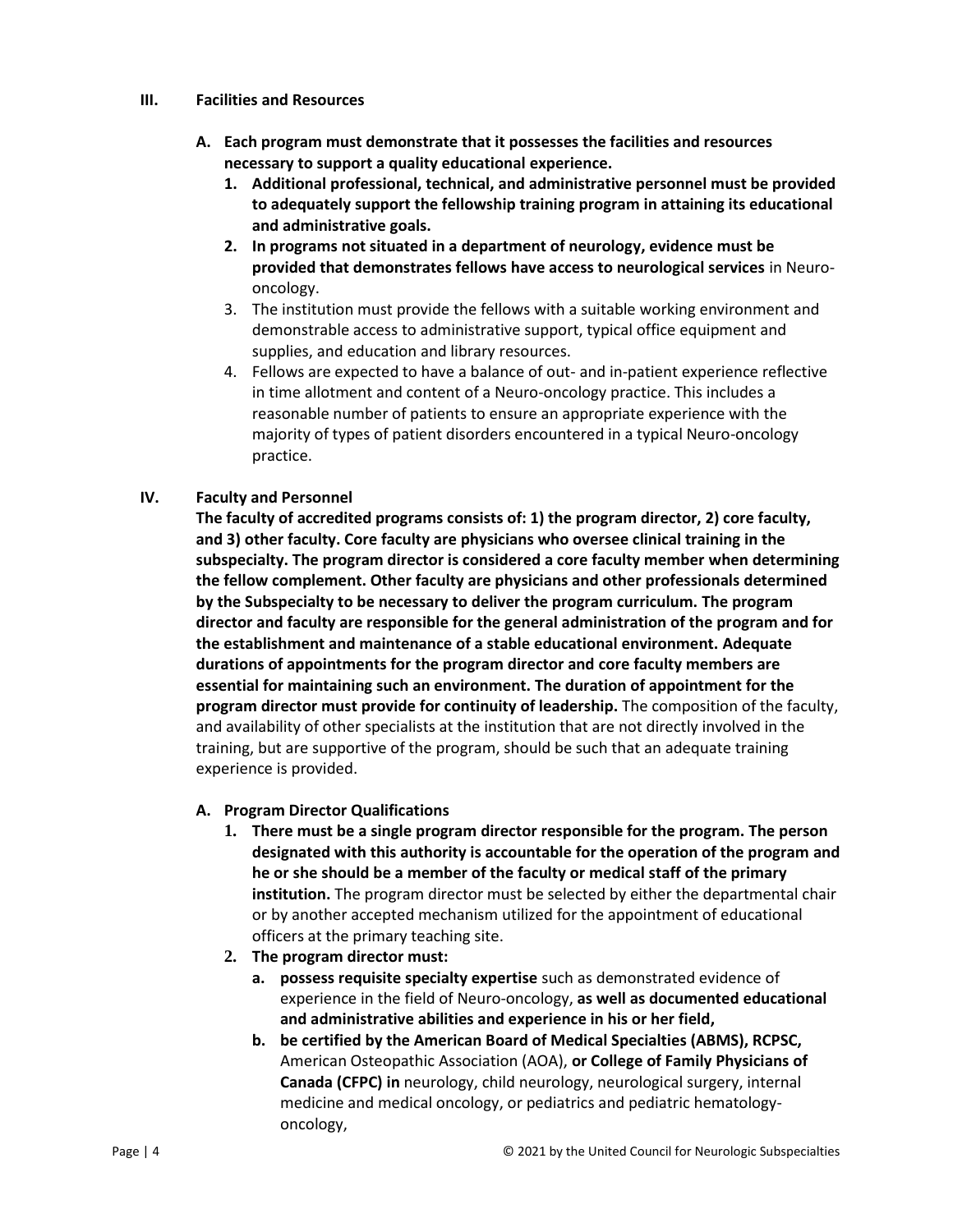- **c. possess a current, valid, unrestricted, and unqualified license to practice medicine in the state or province of the program, and**
- **d. be certified, and maintain certification, in** Neuro-oncology **by the UCNS,**
	- **i. New programs without a certified program director may apply for accreditation, as long as the application contains an attestation that the program director will become certified at the next available opportunity, which includes certification through the UCNS faculty diplomate pathway. The attestation must contain a statement that the program understands that should the program director fail to achieve certification, the program must immediately submit a program change request appointing an appropriately qualified program director.**
- e. have significant prior experience in the training of medical students or postdoctoral medical or surgical trainees,
- f. be in a position to foster and optimize multidisciplinary interactions and teaching in Neuro-oncology within the institution(s).

# **B. Program Director Responsibilities**

- **1. The program director must:**
	- **a. oversee and organize the activities of the educational program in all institutions participating in the program including selecting and supervising the faculty and other program personnel at each institution, and monitoring appropriate fellow supervision and evaluation at all institutions used by the program,**
	- **b. prepare accurate statistical and narrative descriptions of the program as requested by the UCNS, as well as update the program and fellow records annually,**
	- **c. ensure the implementation of fair policies and procedures, as established by the sponsoring institution, to address fellow grievances and due process in compliance with the ACGME's or CanERA's institutional requirements,**
	- **d. monitor fellow stress, including mental or emotional conditions inhibiting performance or learning, and drug- or alcohol-related dysfunction,**
	- **e. obtain prior approval of the UCNS for changes in the program that may significantly alter the educational experience of the fellows. Upon review of a proposal for a program change, the UCNS may determine that additional oversight or a site visit is necessary. Examples of changes that must be reported include:**
		- **1) change in the program director,**
		- **2) the addition or deletion of sponsoring, primary, or participating institution(s),**
		- **3) change in the number of approved fellows, and**
		- **4) change in the format of the educational program.**
	- f. ensure that fellows adequately meet expectations of professional conduct, educational goals and other responsibilities as delineated in the Neuro-oncology program requirements,
	- g. report on the training program to the department chairperson or responsible GME director or committee, or other institutional committee, in accord with institutional requirements,
	- h. implement changes in the program as recommended by the formal annual internal evaluation of the program in a timely manner, and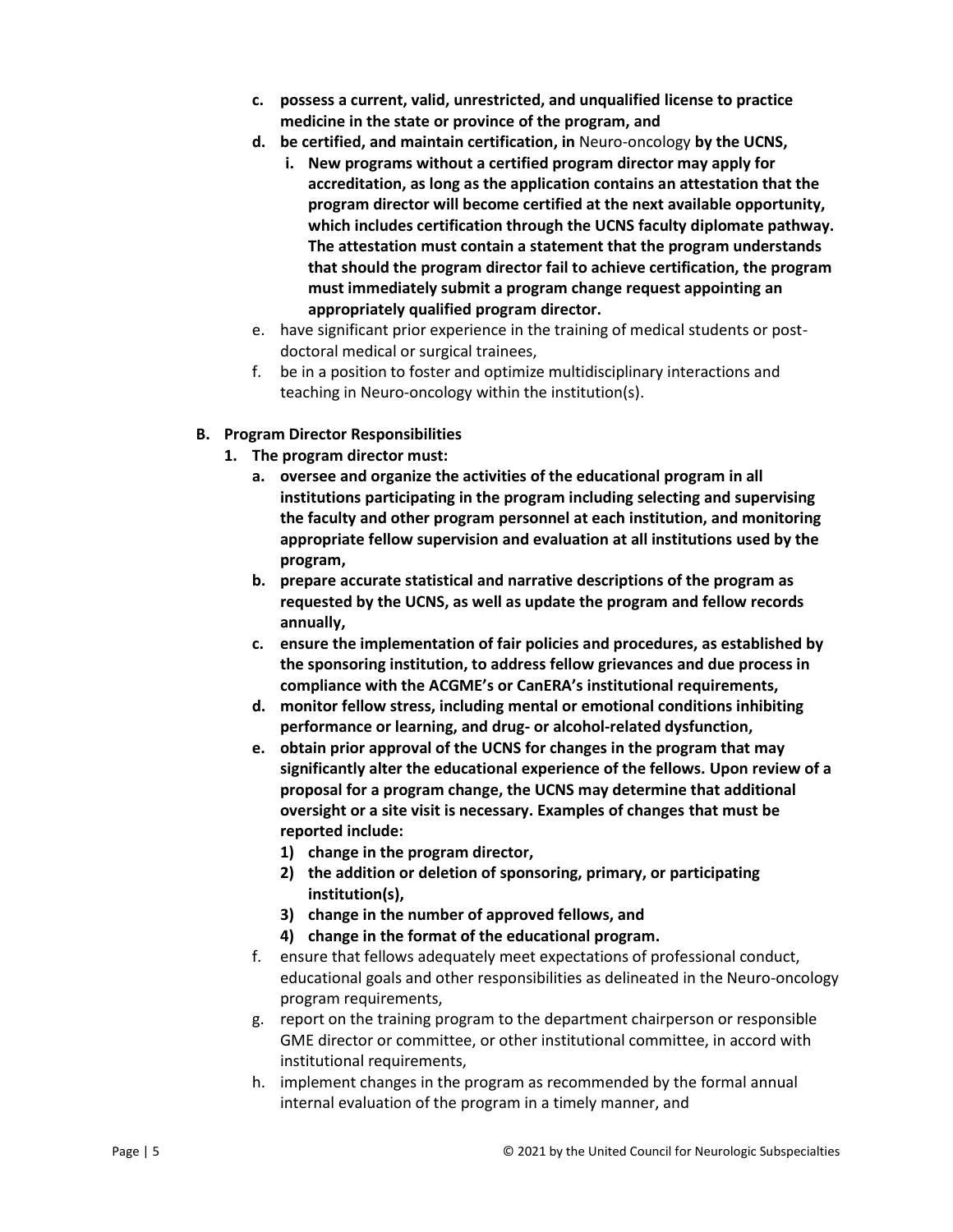- i. implement changes that result from formal amendment to the Neuro-oncology program requirements in a timely manner.
- **C. Core Faculty Qualifications**
	- **1. Each core faculty member must:** 
		- **a. possess requisite specialty expertise as well as documented educational and administrative abilities and experience in his or her field,**
		- **b. be currently certified by the ABMS, RCPSC,** AOA, **or CFPC in** neurology, including child neurology, neurosurgery, medical or pediatric oncology, radiation oncology, or neuropathology,
		- **c. possess a current, valid, unrestricted, and unqualified license to practice medicine in the state or province of the program, and**
		- **d. be appointed in good standing to the faculty of an institution participating in the program.**
	- **2. The core faculty must include at least one neurologist. The neurologist may also be the program director.**
- **D. Core Faculty Responsibilities**
	- **1. There must be a sufficient number of core faculty members with documented qualifications at each institution participating in the program to instruct and adequately supervise all fellows in the program.**
	- **2. Core faculty members must:**
		- **a. devote sufficient time to the educational program to fulfill their supervisory and teaching responsibilities,**
		- **b. evaluate the fellows they supervise in a timely manner,**
		- **c. demonstrate a strong interest in the education of fellows, demonstrate competence in both clinical care and teaching abilities, support the goals and objectives of the educational program, and demonstrate commitment to their own continuing medical education by participating in scholarly activities,**
	- 3. Faculty members that must be present in each program include, at minimum:
		- a. a neuro-oncologist, which is defined as one of the following:
			- 1) a neurologist, board certified in neurology or child neurology, who has a specific focus of practice in Neuro-oncology. If the neurologist is not also board certified in medical or pediatric oncology, a supporting faculty member who is a board certified medical or pediatric oncologist must also be present,
			- 2) an oncologist, board certified in medical or pediatric oncology, who has a specific focus of practice in Neuro-oncology. If the oncologist is not also board certified in neurology or child neurology, a supporting faculty member who is board certified in neurology or child neurology must also be present,
			- 3) a neurosurgeon, board certified in neurological surgery, who has a specific focus of practice in Neuro-oncology. The neurosurgeon must have a supporting faculty member who is board certified in medical or pediatric oncology and a supporting faculty member who is a board-certified neurologist. It is preferred that these supporting personnel have experience in the management of neuro-oncologic patients.
		- b. a neurosurgeon with reasonable experience in surgical treatment of Neurooncology patients and management of patients with central nervous system (CNS) tumors.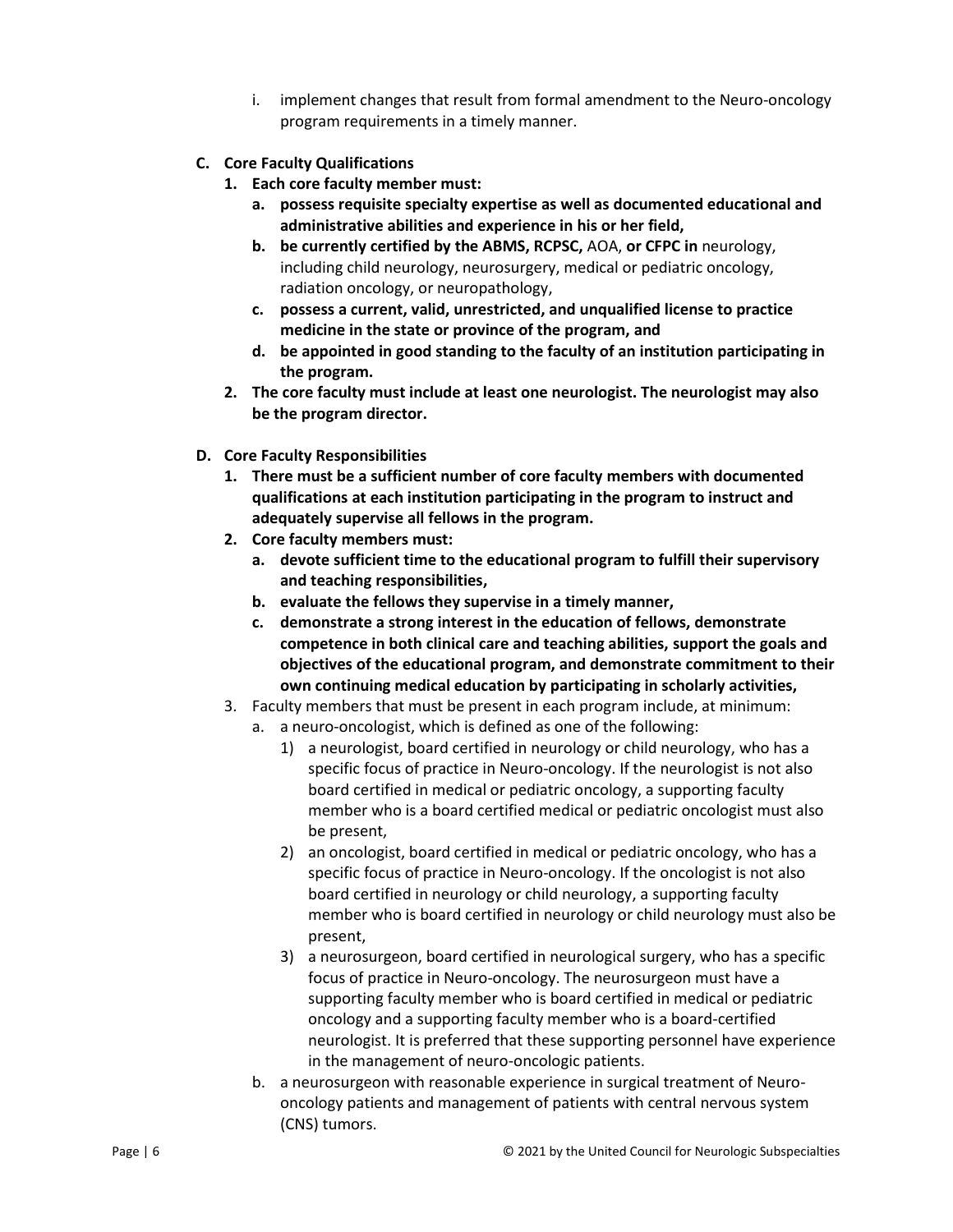- c. a radiation oncologist.
- d. a neuro-radiologist.
- e. a neuropathologist or general pathologist with significant experience or training in the evaluation of nervous system tumors and complications of cancer and cancer treatment on the nervous system, and
- f. a medical oncologist, and
- g. a pediatric neuro-oncologist*.*
- E. Other Faculty
	- 1. Required administrative and nursing staff includes:
		- a. a clinical and/or research nurse (preferably certified in oncology),
		- b. a secretary with partial or full FTE in support of fellows
	- 2. Other program members that are strongly encouraged
		- a. Although not considered faculty, whenever possible the following individuals should be identified as associated with the program due to their importance in Neurooncology training and practice:
			- 1) biostatistician(s)
			- 2) clinical research associate / clinical research coordinator / data manager
			- 3) neuropsychologist
			- 4) social worker / case manager
			- 5) pain management professional
			- 6) palliative care / hospice professional
			- 7) research nurse
	- 3. For programs that offer training in basic research as a part of the training curriculum, it is expected that qualified individuals with established experience in basic neurooncologic or related research would be part of the faculty.

### **V. Fellow Appointment**

- **A. Duration of Training**
	- **1. Fellowship programs must be no less than** 12 **the entirety of which must be spent in patient-oriented** Neuro-oncology **education. At least 80% of the fellow's time must be spent in supervised training activities in the practice of** Neuro-oncology**, including didactic and clinical education specific to the subspecialty, electives, and scholarly activities.**
	- **2. Flexible Fellowships**
		- **a. Programs may offer flexible fellowships for a variety of reasons, including, but not limited to: combined clinical/research fellowships or to allow fellows opportunities for work/life balance. Programs that combine clinical and research training (clinician-scientist fellowship program) may be up to 36 months in duration for a one-year program and 48 months for a two-year program. At least** 12 **full months of this extended-program period must be spent in patient-oriented** Neuro-oncology **clinical, educational, and scholarly activity, the distribution of which across this extended period is at the program's discretion.**
- **B. Fellow Eligibility**
	- **1. The fellow must possess a current valid and unrestricted license to practice medicine in the United States or its territories or Canada.**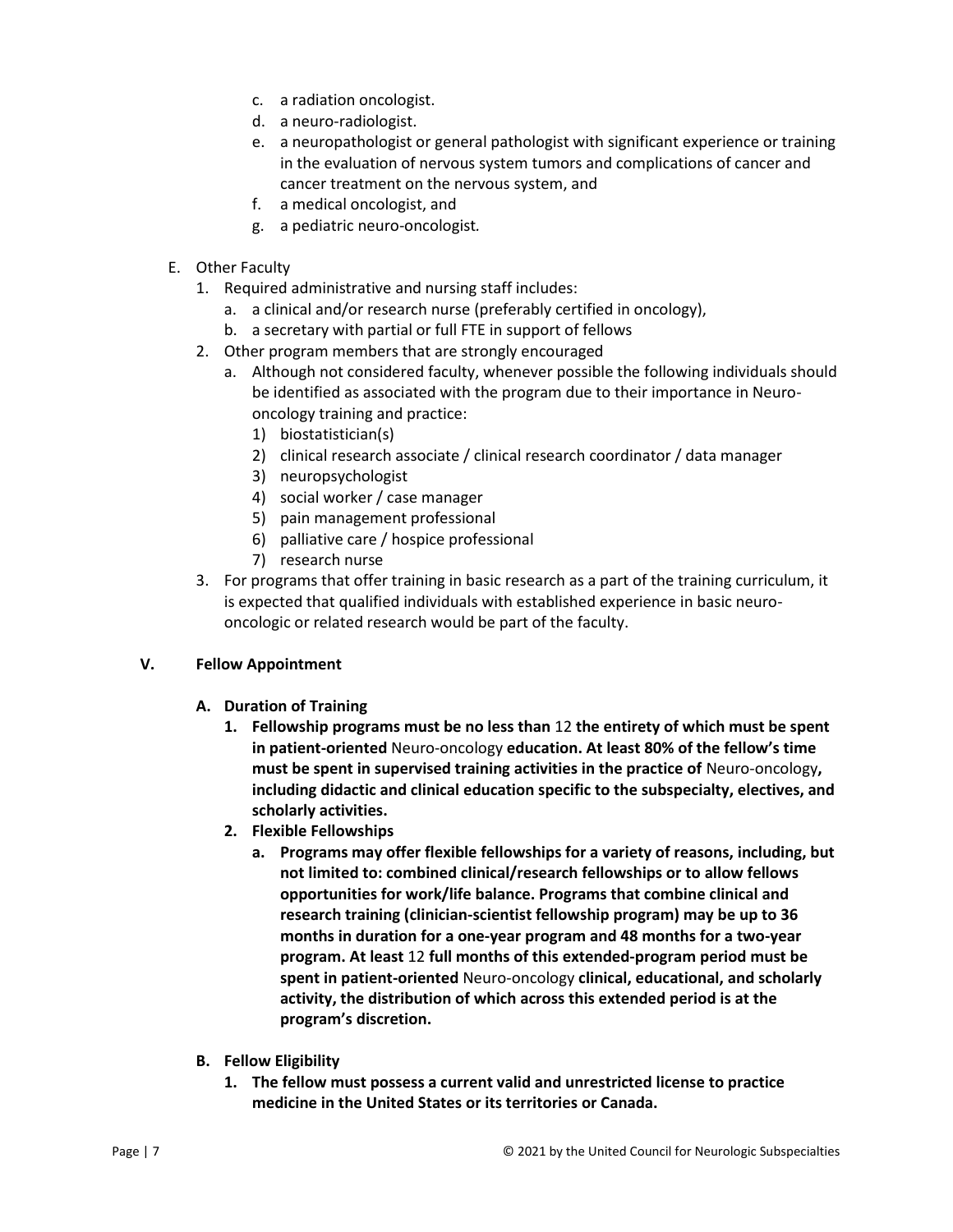- **2. The fellow must be a graduate of a residency program in neurology,** child neurology, neurological surgery, internal medicine and medical oncology, or pediatrics and pediatric hematology-oncology **accredited by ACGME, RCPSC, or CanERA.**
- **3. The fellow must be board certified or eligible for certification by the ABMS, RCPSC,**  AOA, **or CFPC in** neurology, neurosurgery, medical or pediatric oncology, radiation oncology, or neuropathology**.**
- **C. Fellow Complement**

**The fellow complement is the number of fellows allowed to be enrolled in the program at any given time, e.g., across all training years.** 

- **1. There must be at least** 2 **core faculty member**s **for every** 1 **fellow.**
- **D. Appointment of Fellows and Other Students**
	- **1. The appointment of fellows who do not meet the eligibility criteria above must not dilute or detract from the educational opportunities of regularly appointed**  Neuro-oncology **fellows. Programs must include these fellows in all reports submitted to UCNS to demonstrate compliance with the approved fellow complement. Fellows who are enrolled without meeting the eligibility criteria must be notified that they may not apply for UCNS certification examinations as graduates of an accredited program.**
- **VI. Educational Program**
	- **A. Role of the Program Director and Faculty**
		- **1. The program director, with assistance of the faculty, is responsible for developing and implementing the academic and clinical program of fellow education by:**
			- **a. preparing a written statement to be distributed to fellows and faculty and reviewed with fellows prior to assignment, which outlines the educational goals and objectives of the program with respect to the knowledge, skills, and other attributes to be demonstrated by fellows for the entire fellowship and on each major assignment and each level of the program,**
			- **b. preparing and implementing a comprehensive, well-organized, and effective curriculum, both academic and clinical, which includes the presentation of core specialty knowledge supplemented by the addition of current information,**
			- **c. providing fellows with direct experience in progressive responsibility for patient management** commensurate with demonstrated competence of the fellow and provide a productive working environment, program and faculty composition that will allow this process to be optimized**,**
			- d. providing conferences, educational didactic programs, and other educational activities of the program, and
			- e. ensuring that the fellow masters the competencies described elsewhere in this document by the end of the training experience.
	- **B. Competencies**
		- **1. A fellowship program must require that its fellows obtain competence in the AGCME Core Competencies to the level expected of a new practitioner in the subspecialty. Programs must define the specific and unique learning objectives in the area including the knowledge, skills, and behaviors required and provide**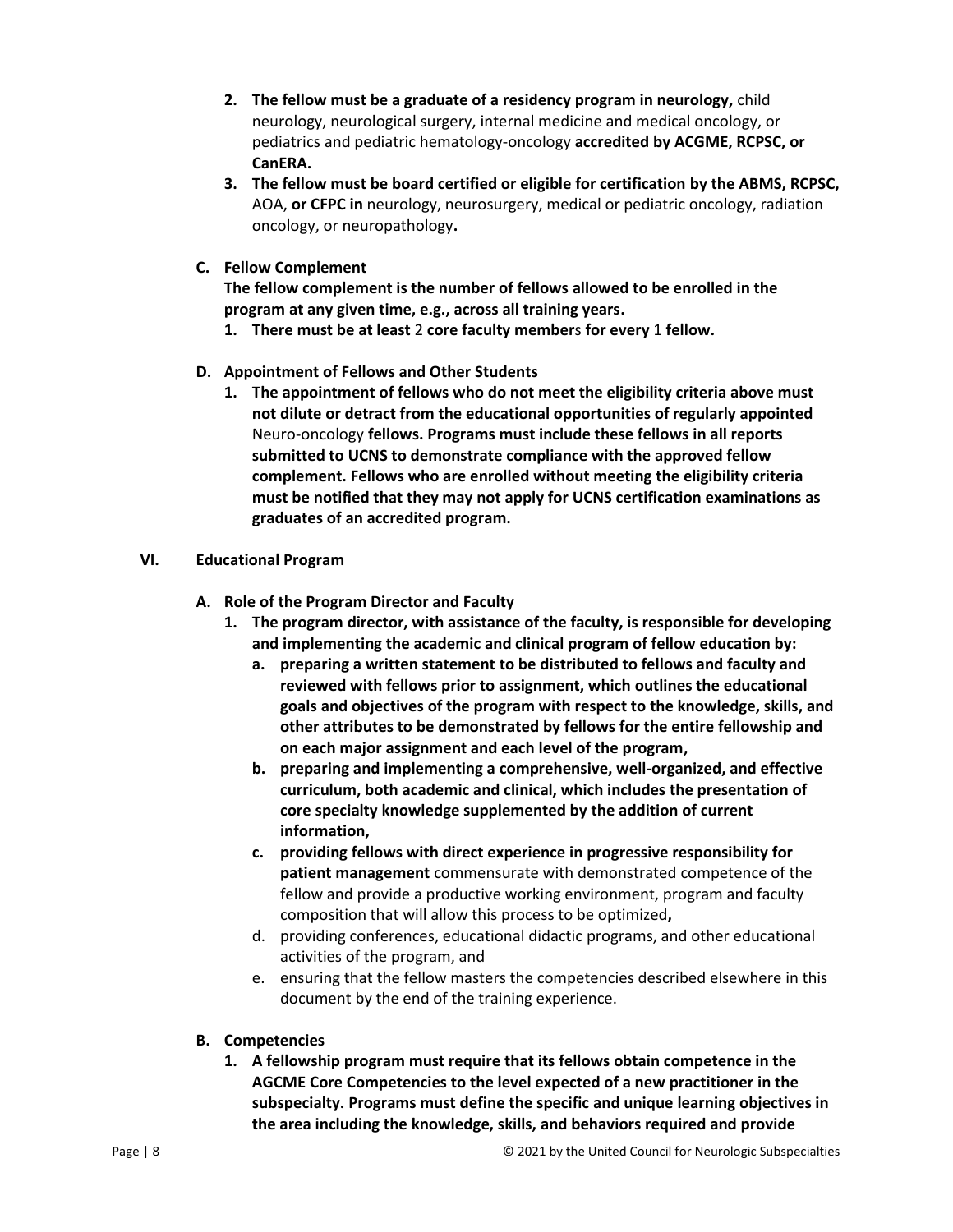**educational experiences as needed in order for their fellows to demonstrate the core competencies.**

- **2. The program must use the ACGME Core Competencies to develop competencybased goals and objectives for all educational experiences during the period of fellowship training in** Neuro-oncology**.**
- 3. The curriculum for the training program should be modeled whenever possible utilizing the guidelines established in this document. A written curriculum should be maintained by the program and modified on a yearly basis as needed to reflect suggested changes, improvements, or amendments.
- 4. A detailed description of the core content is provided in the *Neuro-oncology Core Curriculum.* A brief summary of the areas of required competencies include:
	- a. knowledge of advanced principles of management of primary and metastatic nervous system tumors,
	- b. expertise in the treatment of primary CNS tumors including surgery, radiation, chemotherapy and other medical therapies, and an up-to-date knowledge of agents in clinical research as applicable to Neuro-oncology,
	- c. expertise in the treatment of metastatic cancer to the nervous system including brain, spinal cord, leptomeningeal, epidural, plexus, peripheral nerve, and skull metastases,
	- d. expertise in the treatment of cancer-related neurologic complications, specifically as it applies to neuro-oncologic patients, including: toxic, nutritional or metabolic encephalopathy, CNS and systemic infections, cerebrovascular disease, seizures, increased intracranial pressure, deep venous thromboembolism, neutropenia, thrombocytopenia, anemia, and paraneoplastic syndromes,
	- e. expertise in the evaluation and provision of basic medical care for neurooncologic complications of cancer or medical disorders that may typically occur in Neuro-oncology patients, including treatment of toxic effects of surgery, chemotherapy, radiotherapy or other neuro-oncologic therapeutic modalities; in the safe, and approved use of blood products and growth-factor support; and basic competency in supportive and end-of life care and pain management of Neuro-oncology patients,
	- f. skills involved in coordination of the overall management plan for Neurooncology patients, including oversight of the interdisciplinary management of patients with neuro-oncologic disorders (e.g., appropriate indications for referral for consultation with or care by medical oncologists, neurosurgeon, radiation oncologists, neuroradiologists, neuropathologists, pain management specialists, rehabilitative personnel, and/or palliative care personnel).

### **C. Didactic Components**

- 1. **The program must include structured, fellow-specific educational experiences such as rounds, conferences, case presentations, lectures, and seminars that complement the clinical and self-directed educational opportunities. Together, various educational experiences must facilitate the fellow's mastery of the core content areas and foster the competencies as described above.**
- 2. In addition to the core content course, the educational experience must include additional didactic exposure that may be provided via clinical conferences as follows:
	- a. a multidisciplinary (radiation oncology, medical oncology, neurosurgery, Neurooncology, neuropathology, and/or neuroradiology) conference at which Neuro-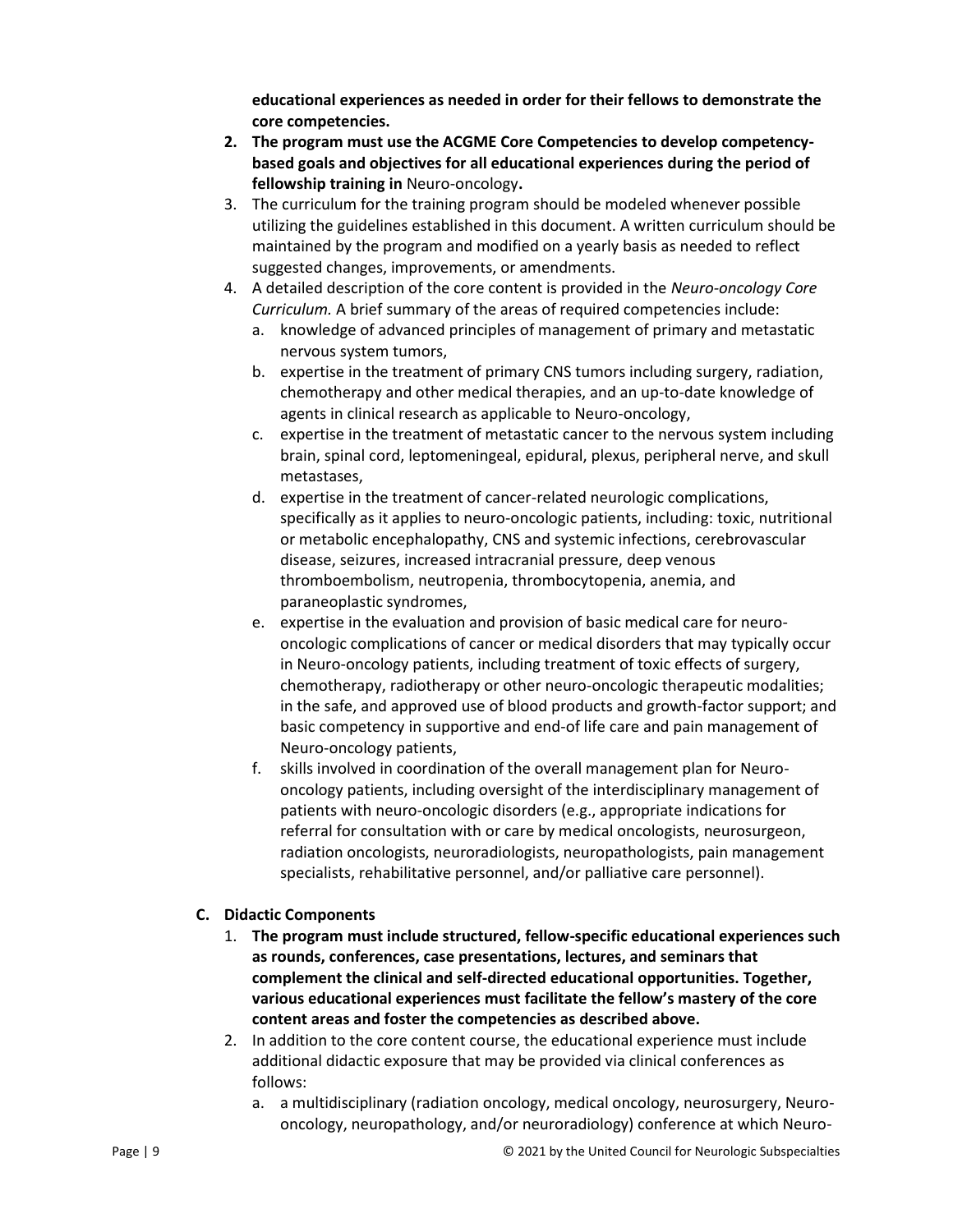oncology cases are presented. This conference should be a regularly scheduled conference that meets at least semiweekly excepting holidays or other extenuating circumstances.

- b. attendance at additional conferences, if available and relevant to Neurooncology, should be encouraged, for examples: oncology grand rounds or general tumor board, journal club, neuropathology case review session, neuroradiology conference, experimental Neuro-oncology conference, protocol development meetings, and/or administrative Neuro-oncology or medical oncology meetings.
- **D. Clinical Components**
	- 1. **The fellow's clinical experience must be spent in supervised activities related to the care of patients with** neuro-oncologic conditions**. Clinical experiences may include all training relevant to** Neuro-oncology, **including lectures and individual didactic experiences and journal clubs emphasizing clinical matters.**
	- 2. The 12-month minimum clinical training can be arbitrarily divided into three main areas of training that should include approximately one-third of the time (fourmonth equivalents, combined in- or out-patient experience), during which time the fellow has exposure to:
		- a. routine and emergent Neuro-oncology consultations (systemic cancer and hematologic malignancies and secondary or treatment-related complications),
		- b. routine and emergent care of patients with primary central and peripheral nervous system neoplasms, and resulted diagnostic and management issues,
		- c. supportive or ancillary care of patients with primary or metastatic brain tumors. This experience may include rotations on any combination of the following: radiation oncology, medical oncology, pediatric oncology or pediatric Neurooncology, neuroradiology, tumor neuropathology, neurosurgery, pain management, palliative care, or clinical research.
		- d. Although clinical training blocks are preferred, the clinical training described in in a-c above does not necessarily need to be consecutive or organized into specific blocks (e.g., exclusive practice on primary brain tumor patients), as it is recognized that many programs, for practical reasons, offer ongoing parallel experiences in in-patient and ambulatory training settings with mixtures of patients with neuro-oncologic complications of systemic cancer, primary brain tumors, or those requiring supportive neuro-oncologic care. Thus, the training exposures can be organized into defined in- or out-patient rotations of specified length or can occur as a summation of experience gained throughout the entire training period. However, the program director must be able to defend for the purposes of overall program evaluation that fellows are receiving adequate training in the areas and for durations of time as described in a-c above. Examples of such defense might include patient consultation or admission lists with diagnoses, written estimates from supervising faculty on completion of rotations, etc.
	- 3. The program must ensure that appropriate time, a minimum of two weeks, is spent in the instruction of both adult-specific and pediatric-specific Neuro-oncology. The pediatric experience may include any combination of inpatient service, outpatient clinics, or pediatric Neuro-oncology tumor board.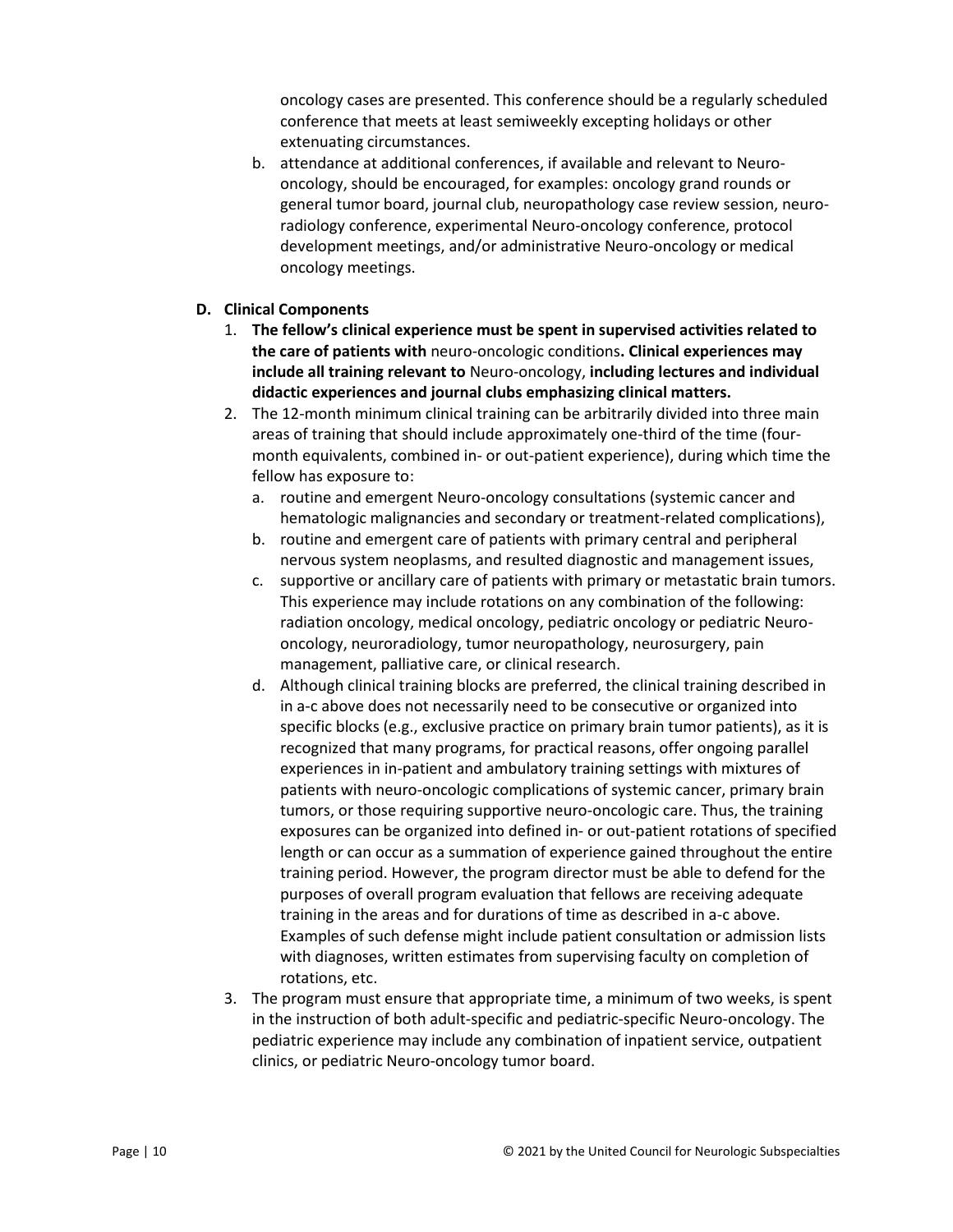- **E. Scholarly Activities**
	- 1. **The responsibility for establishing and maintaining an environment of inquiry and scholarship rests with the faculty. Both faculty and fellows must participate actively in some form of scholarly activity. Scholarship is defined as activities unrelated to the specific care of patients, which includes scholarship pertaining to research, writing review papers, giving research-based lectures and participating in research-oriented journal clubs.**
		- a. Fellows should make a reasonable effort to participate in the preparation of abstracts for presentation at national meetings, presentations at local institutions, and/or preparation of manuscripts for publication related to Neurooncology.
		- b. Publications and presentations should be encouraged by faculty and properly mentored.
		- c. Programs may add specific publication and presentation requirements at their discretion.
	- 2. **There must be adequate resources for scholarly activities for faculty and fellows.**
	- 3. During the training period, fellows should receive basic instruction in clinical research methodology, including:
		- a. education regarding the clinical trial process, including, but not limited to, clinical scientific research methodology and protocol design, the process of informed consent, data management, and related biostatistical considerations,
		- b. education regarding ethical and regulatory issues pertaining to clinical research,
		- c. education regarding the process of evaluation of eligibility and enrollment of patients in clinical trials,
		- d. education regarding the evaluation of toxicity, safety and local and Federal reporting requirements related to adverse events and serious adverse events,
		- e. observations of the steps involved in actual conduct of the clinical trials, including generation of orders and administration of agents and/or other treatment modalities, follow-up examinations and documentation, management of toxicity, and off-study procedures,
		- f. interaction and experience with clinical research nursing and data management (clinical research associate) personnel and biostatisticians who are actively involved in clinical trials.
	- 4. The involvement in basic research by the fellow is optional for Neuro-oncology fellows. Generally, training programs will offer such additional training that may precede or follow the primary Neuro-oncology clinical training period. In special circumstances this basic research training period may occur in between periods of direct clinical training, or concomitant with such training, but should not significantly compromise the clinical Neuro-oncology training.
		- a. Fellows should be updated on new practice-changing or paradigm-shifting basic research discoveries in Neuro-oncology. This exposure can occur through selfstudy, formal lectures, participation in rotations through basic research laboratories, or formal national/international conference offerings.
- **F. Fellow Supervision, Clinical Experience and Education, and Well-Being Providing fellows with a sound academic and clinical education must be carefully planned and balanced with concerns for patient safety and fellow well-being. Each program must ensure that the learning objectives of the program are not compromised by excessive reliance on fellows to fulfill service obligations. Didactic**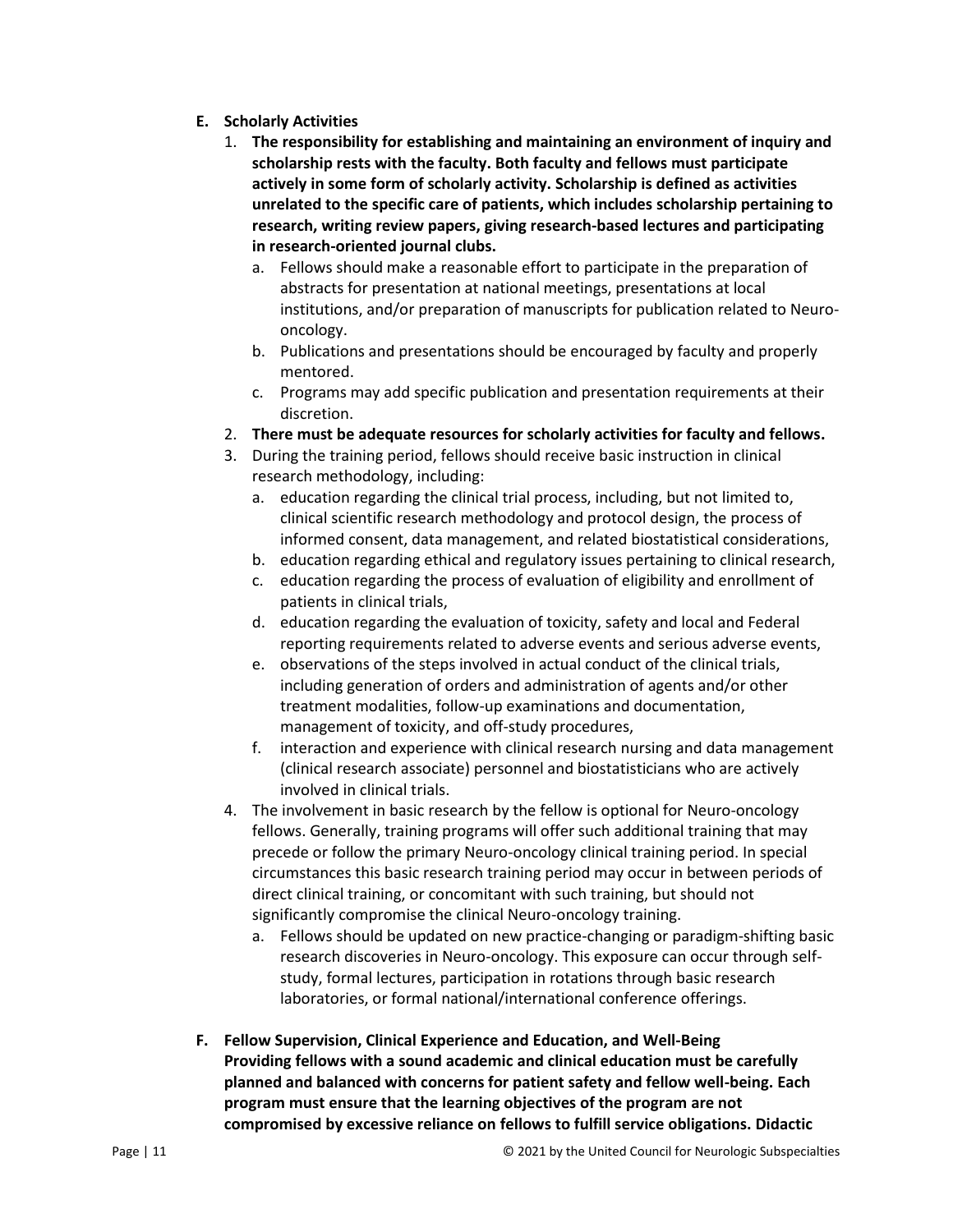**and clinical education defined by the program requirements must have priority in the allotment of a fellow's time and energy.**

- 1. **Fellow Supervision**
	- **a. All patient care required by the program requirements must be supervised by qualified faculty. The program director must ensure, direct, and document adequate supervision of fellows at all times. Fellows must be provided with rapid, reliable systems for communicating with supervising faculty.**
	- **b. Faculty schedules must be structured to provide fellows with continuous supervision and consultation.**
	- **c. Faculty and fellows must be educated about and meet ACGME or CanERA requirements concerning faculty and fellow well-being and fatigue mitigation.**
- 2. **Clinical Experience and Education and Well-Being**
	- **a. Clinical assignments must recognize that the faculty and fellows collectively have responsibility for the safety and welfare of patients. Fellow clinical experience and education supervision, and accountability, and clinical work hours, including time spent on-call, must comply with the current ACGME or CanERA institutional program requirements.**

### **VII. Evaluation**

- **A. Fellow Evaluation**
	- **1. Fellow evaluation by faculty must:**
		- **a. Take place at least semi-annually to identify areas of weakness and strength, which must be communicated to the fellow.**
			- 1) The program director must meet at least quarterly with the fellow(s) to discuss performance, clinical practice, and quality assurance as applicable to the actual training experience and clinical practice of trainees and produce written minutes reflecting the proceedings of such meetings that will be kept confidential and protected.
		- **b. use the subspecialty milestones to document fellow experience and performance, and,**
			- 1) The educational experience must be documented in the fellow's file, including the curriculum present during the time of training and a certificate or letter signed by the appropriate supervisor(s) (program director, departmental chairperson, etc.) indicating a) successful completion of the fellowship program, and b) competency regarding is content, which may be ascertained as desired by the program director (e.g., interview, examination).
			- 2) All evaluations described must remain confidential and will be not disclosed except in accordance with institutional and state policies. The program director is responsible for making reasonable efforts to ensure confidentiality and protected security of these records.
		- **c. include the use of assessment results to achieve progressive improvements in the fellow's competence and performance in the ACGME Core Competencies and the subspecialty's core knowledge areas. Appropriate sources of evaluation include faculty, patients, peers, self, and other professional staff.**
	- **2. The program must include a mechanism for providing regular and timely performance feedback to fellows. Issues of unacceptable performance must be addressed in a timely fashion and in accordance with the policies and procedures of the sponsoring institution.**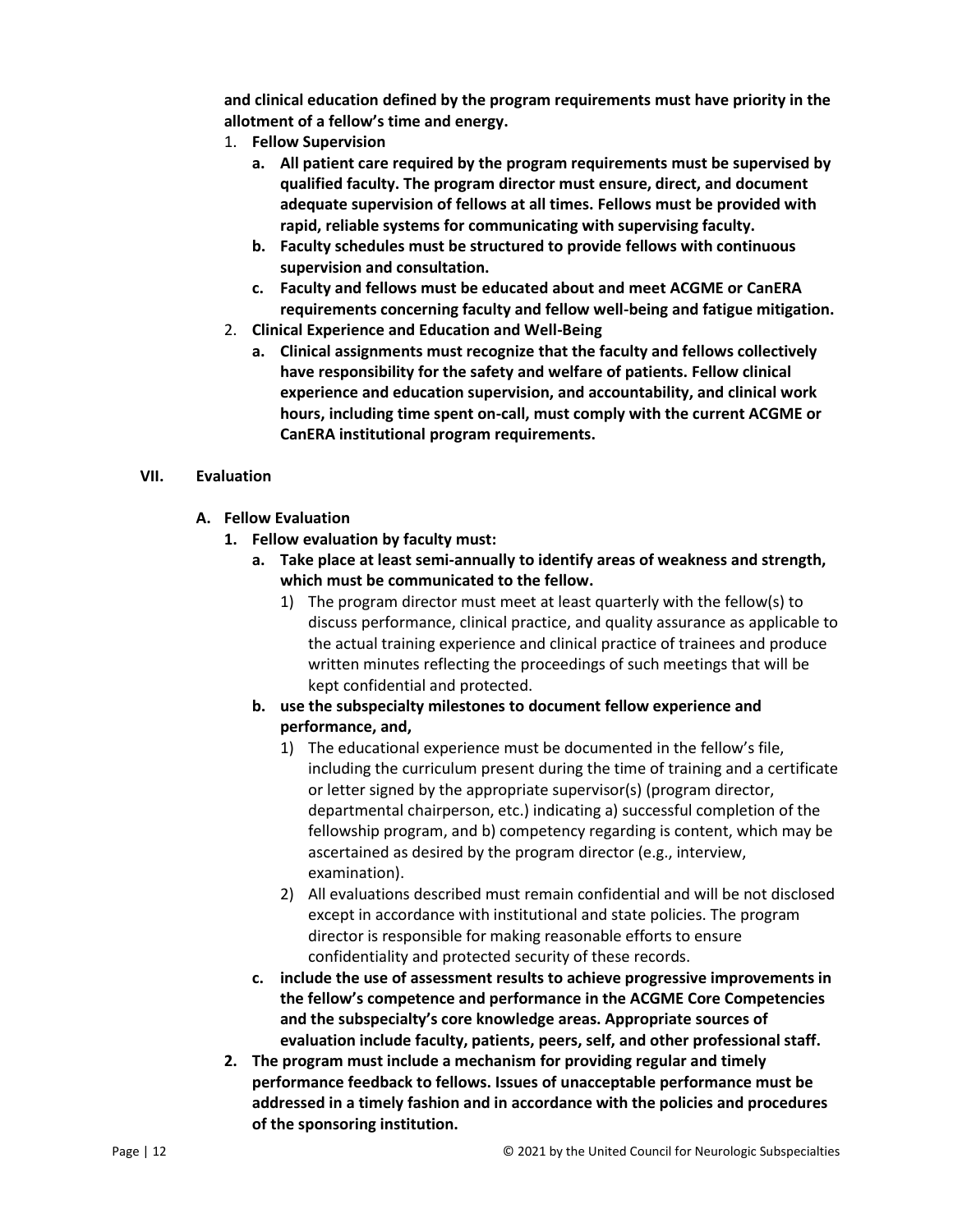- **3. Summary and final evaluation of the fellow must:**
	- **a. be prepared by the program director and should reflect the input of faculty,**
	- **b. include a formative evaluation of the fellow's demonstration of learning objectives and mastery of the ACGME Core Competencies using the subspecialty's milestones,**
	- **c. include a final, summative evaluation by the program director using the subspecialty's milestones to document the fellow's demonstration of sufficient competence and professional ability to practice the subspecialty competently and independently,**
	- **d. include a statement specifically regarding the fellow's ability to practice the subspecialty independently upon completion of the program, and.**
	- e. A final written evaluation of performance must be provided by the program director at the conclusion of the training program, discussed by the fellow and program director, and be signed by both.
- 4. Written evaluations of the fellow's performance must be provided by the rotational supervisor for each rotation or other separately identifiable "training unit" during the training program. These evaluations must follow the standard format approved by the institution or in compliance with ACGME and/or Residency Review Committee recommendations for postdoctoral medical training and be reviewed by both the faculty member and fellow.
- 5. At the discretion of the program director, periodic or final competency examination(s) regarding the training experience may be administered as a form of evaluation.

# **B. Faculty Evaluation**

- **1. The performance of faculty must be evaluated by the program director on** at least **an annual basis.**
	- a. The program director must evaluate the faculty for suitability of participation in the training program on a yearly basis and make appropriate changes, additions, or substitutions in the faculty as necessary.
	- b. The program director is responsible to meet with the fellow quarterly for informal feedback to determine how working with the faculty member is going.
- **2. The evaluations must include a review of their teaching abilities, commitment to the educational program, clinical knowledge, and scholarly activities.**
- **3. These evaluations must include confidential annual written evaluations by fellows.** Evaluations must be kept in a secure and confidential location.

# **C. Program Evaluation and Outcomes**

- **1. The effectiveness of a program must be evaluated in a systematic manner,**  annually**. In particular, the quality of the curriculum and the extent to which the educational goals have been met must be assessed.**
- **2. Confidential written evaluations by fellows must be utilized in this process.**  Evaluations must include evaluation of the program and training experience, including perceived strengths and weaknesses. These issues must be summarized by the program director and discussed with the fellows and faculty.
- **3. The program will use fellow performance and outcome assessment in its evaluation of the educational effectiveness of the fellowship program. At a minimum, the fellow performance on the UCNS certification examination should be used as a measure of the effectiveness of the education provided by the**